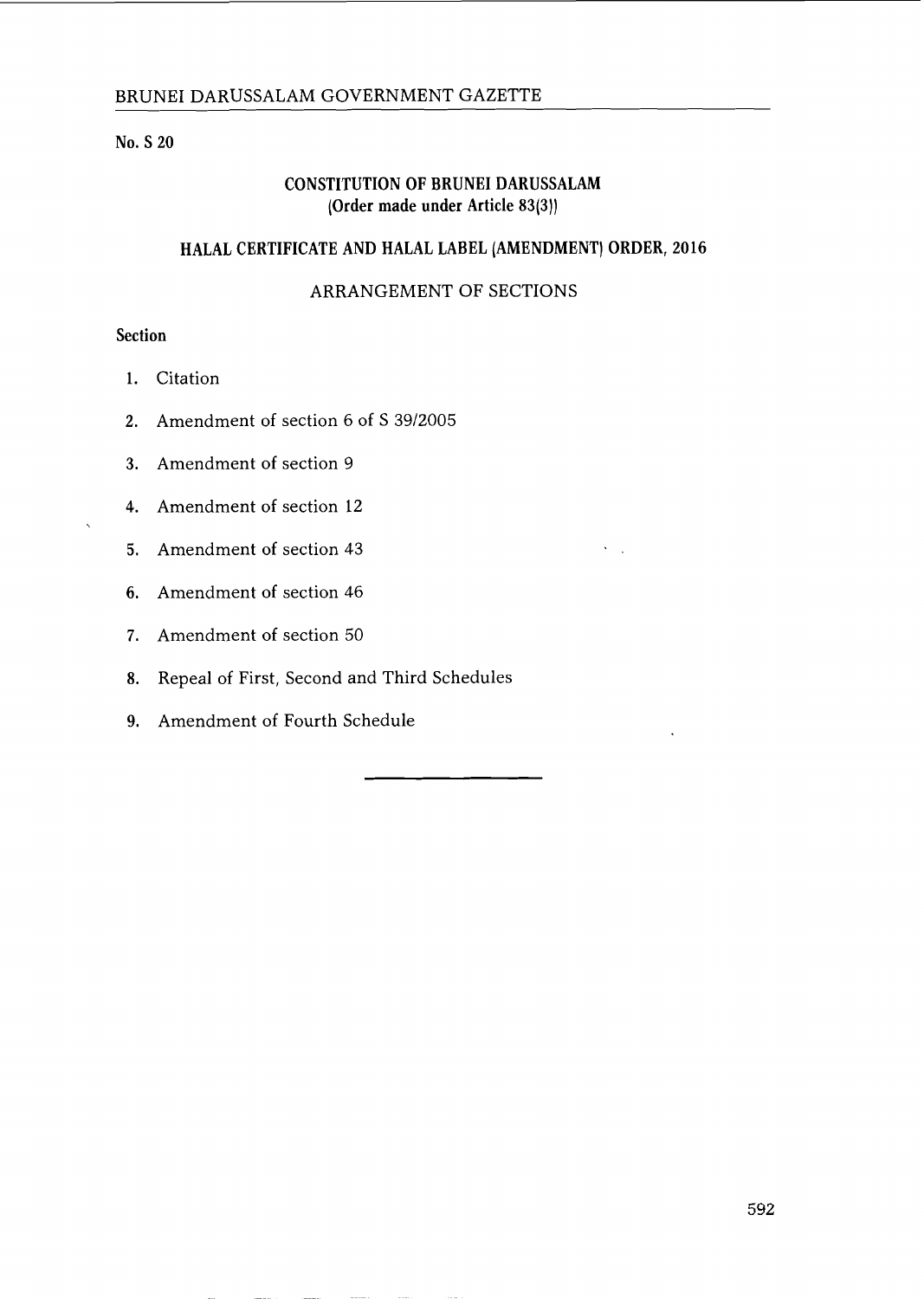### **CONSTITUTION OF BRUNEI DARUSSALAM**  (Order **made under Article 83(3))**

### **HALAL CERTIFICATE AND HALAL LABEL (AMENDMENT) ORDER, 2016**

In exercise of the power conferred by Article **83(3)** of the Constitution of Brunei Darussalam, His Majesty the Sultan and Yang Di-Pertuan hereby makes the following Order —

### **Citation**

1. This Order may be cited as the Halal Certificate and Halal Label (Amendment) Order, 2016.

#### **Amendment of section 6 of S 3912005**

2. Section 6 of the Halal Certificate and Halal Label Order, 2005, in this Order referred to as the principal Order, is amended, in subsection (I), by deleting "Fourth Schedule, issue a Halal Certificate in the form set out in the First Schedule" from the second and third last lines and by substituting "Schedule, issue a Halal Certificate in such form as the Majlis may determine," therefor.

#### **Amendment of section 9**

**3.** Section 9 of the principal Order is amended, in subsection (21, by deleting "the form as set out in the Second Schedule" from the first line and by substituting "such form as the Majlis may determine" therefor.

## **Amendment of section** 12

**4.** Section 12 of the principal Order is amended, in subsection (I), by deleting "Fourth Schedule, issue a permit in the form set out in the Third Schedule" from the fourth and fifth lines and by substituting "Schedule, issue a permit in such form as the Majlis may determine," therefor.

#### **Amendment of section 43**

**5.** Section **43** of the principal Order is amended, in subsection (5), by deleting "Fourth Schedule, the Majlis shall issue a new permit in the form set out in the Third Schedule" from the second and third last lines and by substituting "Schedule, the Majlis shall issue a new permit in such form as the Majlis may determine," therefor.

#### **Amendment of section 46**

**6.** Section 46 of the principal Order is amended, in subsection (I), by deleting "Fourth" from the third last line.